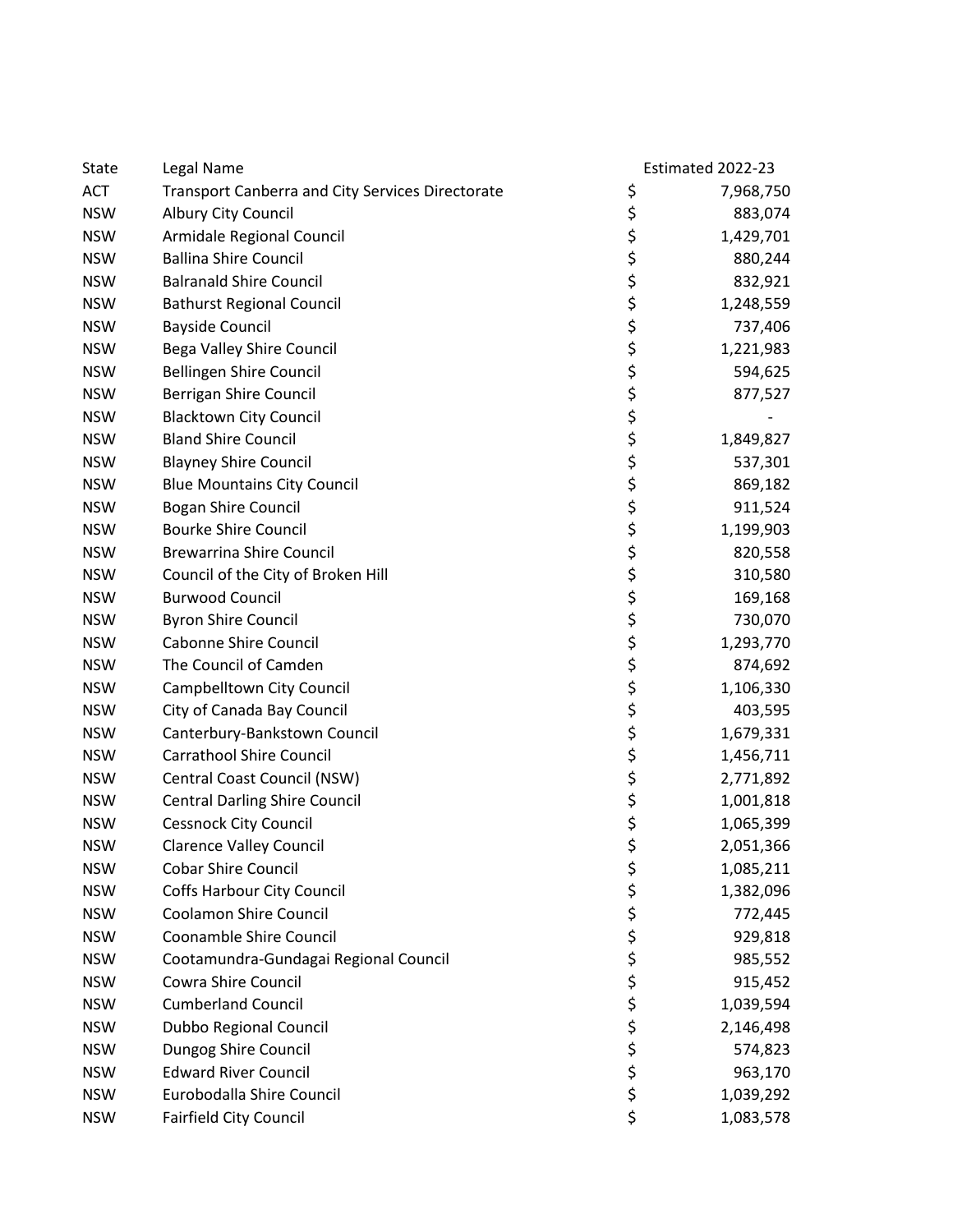| <b>NSW</b> | <b>Federation Council</b>         | \$       | 1,403,132 |
|------------|-----------------------------------|----------|-----------|
| <b>NSW</b> | <b>Forbes Shire Council</b>       | \$       | 1,222,566 |
| <b>NSW</b> | Georges River Council             | \$       | 706,045   |
| <b>NSW</b> | Gilgandra Council                 | ちゃくち     | 878,444   |
| <b>NSW</b> | Glen Innes Severn Council         |          | 872,429   |
| <b>NSW</b> | <b>Goulburn Mulwaree Council</b>  |          | 1,074,884 |
| <b>NSW</b> | <b>Greater Hume Shire Council</b> |          | 1,294,190 |
| <b>NSW</b> | Griffith City Council             |          | 1,030,641 |
| <b>NSW</b> | <b>Gunnedah Shire Council</b>     |          | 1,007,220 |
| <b>NSW</b> | <b>Gwydir Shire Council</b>       |          | 1,182,224 |
| <b>NSW</b> | Hawkesbury City Council           |          | 1,087,629 |
| <b>NSW</b> | Hay Shire Council                 | \$\$\$\$ | 508,687   |
| <b>NSW</b> | The Hills Shire Council           | \$       | 1,194,721 |
| <b>NSW</b> | <b>Hilltops Council</b>           | \$       | 1,770,968 |
| <b>NSW</b> | Hornsby Shire Council             | \$       | 871,538   |
| <b>NSW</b> | Hunter's Hill Council             |          |           |
| <b>NSW</b> | Inner West Council                | \$<br>\$ | 856,830   |
| <b>NSW</b> | <b>Inverell Shire Council</b>     |          | 1,402,055 |
| <b>NSW</b> | Junee Shire Council               | \$<br>\$ | 587,934   |
| <b>NSW</b> | Kempsey Shire Council             | \$       | 1,160,188 |
| <b>NSW</b> | Kiama Municipal Council           |          | 323,344   |
| <b>NSW</b> | Ku-Ring-Gai Council               |          | 706,890   |
| <b>NSW</b> | Kyogle Council                    |          | 1,024,156 |
| <b>NSW</b> | Lachlan Council                   |          | 2,128,508 |
| <b>NSW</b> | Lake Macquarie City Council       | ぐぐぐら     | 1,752,388 |
| <b>NSW</b> | Lane Cove Municipal Council       |          | 180,185   |
| <b>NSW</b> | Leeton Shire Council              |          | 656,388   |
| <b>NSW</b> | Lismore City Council              |          | 1,228,170 |
| <b>NSW</b> | City of Lithgow Council           | \$<br>\$ | 796,800   |
| <b>NSW</b> | Liverpool City Council            | \$       | 1,430,716 |
| <b>NSW</b> | Liverpool Plains Shire Council    | \$       | 866,772   |
| <b>NSW</b> | <b>Lockhart Shire Council</b>     | \$       | 846,561   |
| <b>NSW</b> | Lord Howe Island Board            | \$       | 123,537   |
| <b>NSW</b> | <b>Maitland City Council</b>      | \$       | 872,757   |
| <b>NSW</b> | Mid-Coast Council                 |          | 3,392,463 |
| <b>NSW</b> | Mid-Western Regional Council      | \$<br>\$ | 1,525,932 |
| <b>NSW</b> | Moree Plains Shire Council        |          | 1,814,888 |
| <b>NSW</b> | Mosman Municipal Council          | \$<br>\$ | 149,862   |
| <b>NSW</b> | <b>Murray River Council</b>       | \$       | 1,861,814 |
| <b>NSW</b> | Murrumbidgee Council              | \$<br>\$ | 1,008,021 |
| <b>NSW</b> | Muswellbrook Shire Council        |          | 577,898   |
| <b>NSW</b> | Nambucca Valley Council           | \$       | 768,865   |
| <b>NSW</b> | Narrabri Shire Council            | \$       | 1,475,176 |
| <b>NSW</b> | Narrandera Shire Council          | \$<br>\$ | 997,363   |
| <b>NSW</b> | Narromine Shire Council           |          | 909,690   |
| <b>NSW</b> | Newcastle City Council            | \$       | 1,146,471 |
| <b>NSW</b> | Norfolk Island Regional Council   | \$       | 414,644   |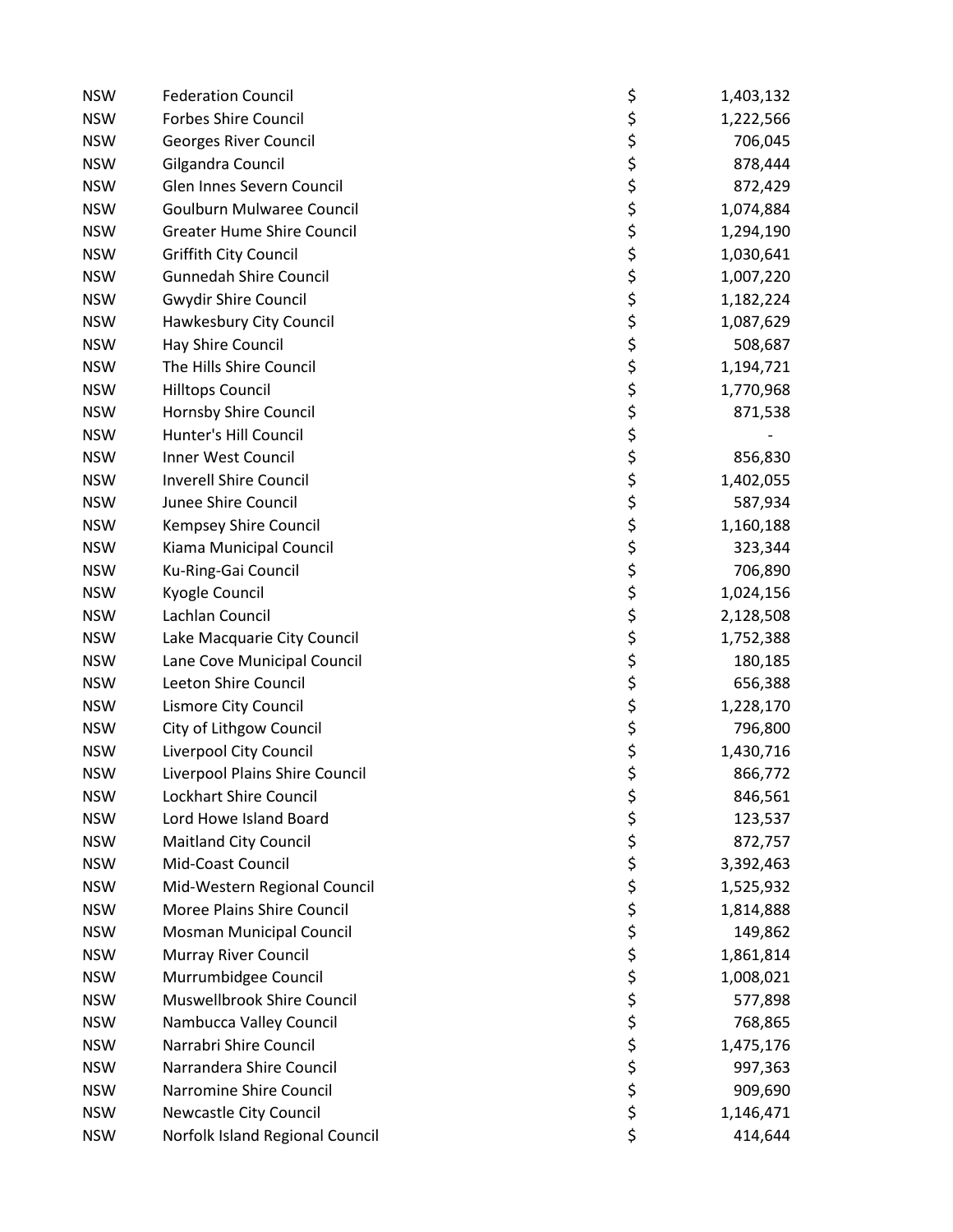| <b>NSW</b> | North Sydney Council                        | \$       | 304,610   |
|------------|---------------------------------------------|----------|-----------|
| <b>NSW</b> | Northern Beaches Council                    | \$       | 1,418,332 |
| <b>NSW</b> | <b>Oberon Council</b>                       | \$       | 584,514   |
| <b>NSW</b> | <b>Orange City Council</b>                  | ぐぐぐら     | 720,809   |
| <b>NSW</b> | Parkes Shire Council                        |          | 1,337,613 |
| <b>NSW</b> | City of Parramatta Council                  |          | 1,282,352 |
| <b>NSW</b> | Penrith City Council                        |          | 1,522,275 |
| <b>NSW</b> | Port Macquarie Hastings Council             |          | 1,826,618 |
| <b>NSW</b> | Port Stephens Council                       |          | 780,527   |
| <b>NSW</b> | Queanbeyan-Palerang Regional Council        |          | 1,527,709 |
| <b>NSW</b> | Randwick City Council                       |          | 616,934   |
| <b>NSW</b> | <b>Richmond Valley Council</b>              | \$<br>\$ | 1,002,214 |
| <b>NSW</b> | Council of the City of Ryde                 |          | 591,724   |
| <b>NSW</b> | Council of the City of Shellharbour         |          | 424,341   |
| <b>NSW</b> | Shoalhaven City Council                     |          | 2,141,844 |
| <b>NSW</b> | Singleton Council                           |          | 816,085   |
| <b>NSW</b> | Snowy Monaro Regional Council               |          | 1,744,322 |
| <b>NSW</b> | <b>Snowy Valleys Council</b>                |          | 871,816   |
| <b>NSW</b> | <b>Strathfield Municipal Council</b>        | やややみ ややや | 185,608   |
| <b>NSW</b> | <b>Sutherland Shire Council</b>             |          | 1,286,114 |
| <b>NSW</b> | The Council of the City of Sydney           | \$<br>\$ |           |
| <b>NSW</b> | <b>Tamworth Regional Council</b>            |          | 2,652,533 |
| <b>NSW</b> | <b>Temora Shire Council</b>                 |          | 825,968   |
| <b>NSW</b> | <b>Tenterfield Shire Council</b>            |          | 1,044,335 |
| <b>NSW</b> | <b>Transport for NSW</b>                    | ぐうさかい    | 969,769   |
| <b>NSW</b> | <b>Tweed Shire Council</b>                  |          | 1,814,531 |
| <b>NSW</b> | <b>Upper Hunter Shire Council</b>           |          | 1,230,434 |
| <b>NSW</b> | Upper Lachlan Shire Council                 |          | 1,203,048 |
| <b>NSW</b> | Uralla Shire Council                        |          | 596,106   |
| <b>NSW</b> | Wagga Wagga City Council                    |          | 2,050,700 |
| <b>NSW</b> | Walcha Council                              |          | 591,796   |
| <b>NSW</b> | <b>Walgett Shire Council</b>                | \$       | 1,235,615 |
| <b>NSW</b> | <b>Warren Shire Council</b>                 | \$<br>\$ | 655,258   |
| <b>NSW</b> | Warrumbungle Shire Council                  |          | 1,553,366 |
| <b>NSW</b> | <b>Waverley Council</b>                     | やみなみや    | 277,817   |
| <b>NSW</b> | <b>Weddin Shire Council</b>                 |          | 635,335   |
| <b>NSW</b> | <b>Wentworth Shire Council</b>              |          | 1,278,207 |
| <b>NSW</b> | Willoughby City Council                     |          | 375,507   |
| <b>NSW</b> | Wingecarribee Shire Council                 |          | 1,184,041 |
| <b>NSW</b> | <b>Wollondilly Shire Council</b>            |          | 872,871   |
| <b>NSW</b> | <b>Wollongong City Council</b>              |          | 1,540,943 |
| <b>NSW</b> | Council of the Municipality of Woollahra    |          | 274,790   |
| <b>NSW</b> | <b>Yass Valley Council</b>                  |          | 857,227   |
| <b>NT</b>  | Alice Springs Town Council                  | \$\$\$\$ | 433,129   |
| <b>NT</b>  | <b>Barkly Regional Council</b>              |          | 206,960   |
| NT         | <b>Belyuen Community Government Council</b> | \$       | 14,994    |
| <b>NT</b>  | Central Desert Regional Council             | \$       | 399,793   |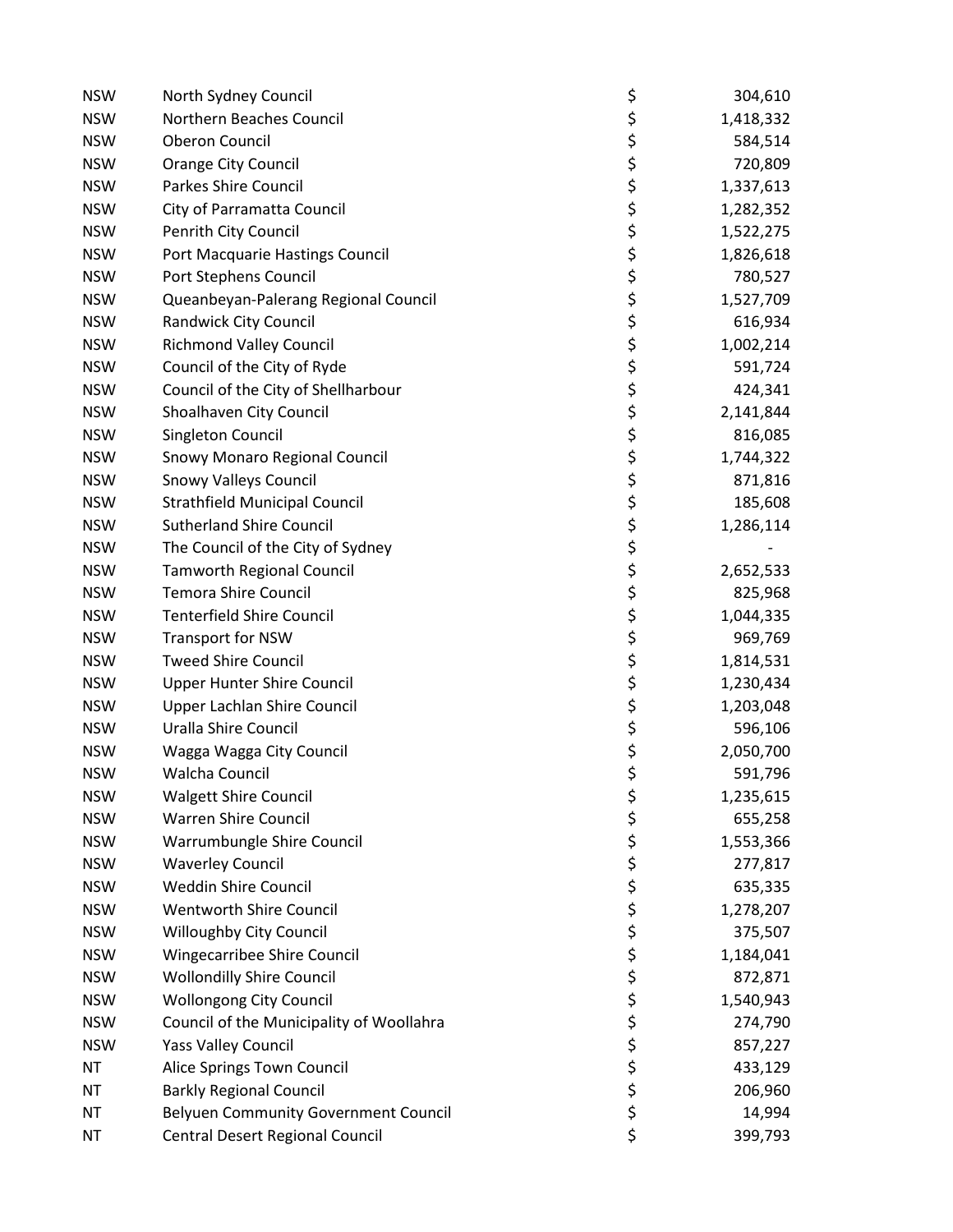| <b>NT</b>  | <b>Coomalie Community Government Council</b>               | \$       | 215,886    |
|------------|------------------------------------------------------------|----------|------------|
| <b>NT</b>  | City of Darwin                                             | \$       | 86,180     |
| ΝT         | Northern Territory of Australia                            | \$       | 6,569,766  |
| <b>NT</b>  | East Arnhem Regional Council                               | \$\$\$   | 566,290    |
| <b>NT</b>  | Katherine Town Council                                     |          | 288,649    |
| ΝT         | Litchfield Council                                         |          | 1,183,429  |
| <b>NT</b>  | Local Government Association of the Northern Territory Inc | \$       | 711,844    |
| <b>NT</b>  | MacDonnell Regional Council                                | \$       | 455,503    |
| <b>NT</b>  | City of Palmerston                                         | \$<br>\$ | 411,889    |
| <b>NT</b>  | Roper Gulf Regional Council                                |          |            |
| <b>NT</b>  | Tiwi Islands Regional Council                              | \$<br>\$ | 443,404    |
| <b>NT</b>  | Victoria Daly Regional Council                             |          | 318,243    |
| <b>NT</b>  | <b>Wagait Shire Council</b>                                |          |            |
| <b>NT</b>  | West Arnhem Regional Council                               |          | 540,268    |
| <b>NT</b>  | <b>West Daly Regional Council</b>                          |          | 402,007    |
| <b>QLD</b> | Aurukun Shire Council                                      | ややや やや   |            |
| <b>QLD</b> | <b>Balonne Shire Council</b>                               |          | 1,141,450  |
| <b>QLD</b> | <b>Banana Shire Council</b>                                | \$<br>\$ | 1,808,133  |
| <b>QLD</b> | <b>Barcaldine Regional Council</b>                         |          | 1,291,666  |
| <b>QLD</b> | <b>Barcoo Shire Council</b>                                | \$       | 710,542    |
| <b>QLD</b> | <b>Blackall-Tambo Regional Council</b>                     | \$       | 808,346    |
| <b>QLD</b> | <b>Boulia Shire Council</b>                                | \$       | 568,456    |
| <b>QLD</b> | <b>Brisbane City Council</b>                               | ちゃくち     | 11,710,003 |
| <b>QLD</b> | <b>Bulloo Shire Council</b>                                |          | 848,921    |
| <b>QLD</b> | <b>Bundaberg Regional Council</b>                          |          | 2,014,577  |
| <b>QLD</b> | <b>Burdekin Shire Council</b>                              |          | 620,261    |
| <b>QLD</b> | <b>Burke Shire Council</b>                                 |          | 305,861    |
| <b>QLD</b> | <b>Cairns Regional Council</b>                             | \$<br>\$ | 1,830,518  |
| <b>QLD</b> | Carpentaria Shire Council                                  |          | 711,924    |
| <b>QLD</b> | <b>Cassowary Coast Regional Council</b>                    | \$       | 739,286    |
| <b>QLD</b> | Central Highlands Regional Council                         | \$       | 2,165,138  |
| <b>QLD</b> | <b>Charters Towers Regional Council</b>                    | \$       | 1,706,358  |
| <b>QLD</b> | Cherbourg Aboriginal Shire Council                         | \$       |            |
| <b>QLD</b> | <b>Cloncurry Shire Council</b>                             | \$       | 692,019    |
| <b>QLD</b> | Cook Shire Council                                         | \$<br>\$ | 1,278,916  |
| <b>QLD</b> | Croydon Shire Council                                      |          | 464,921    |
| <b>QLD</b> | Diamantina Shire Council                                   | \$<br>\$ | 453,393    |
| QLD        | Doomadgee Aboriginal Community Council                     |          | 59,500     |
| <b>QLD</b> | Douglas Shire Council                                      | \$       | 274,337    |
| <b>QLD</b> | <b>Etheridge Shire Council</b>                             | \$<br>\$ | 563,954    |
| <b>QLD</b> | <b>Flinders Shire Council</b>                              |          | 858,755    |
| <b>QLD</b> | Fraser Coast Regional Council                              | \$       | 1,912,057  |
| QLD        | Gladstone Regional Council                                 | \$\$\$   | 1,609,377  |
| <b>QLD</b> | <b>Gold Coast City Council</b>                             |          | 5,919,014  |
| <b>QLD</b> | Goondiwindi Regional Council                               |          | 1,139,053  |
| <b>QLD</b> | <b>Gympie Regional Council</b>                             | \$       | 1,361,802  |
| <b>QLD</b> | Hinchinbrook Shire Council                                 | \$       | 378,323    |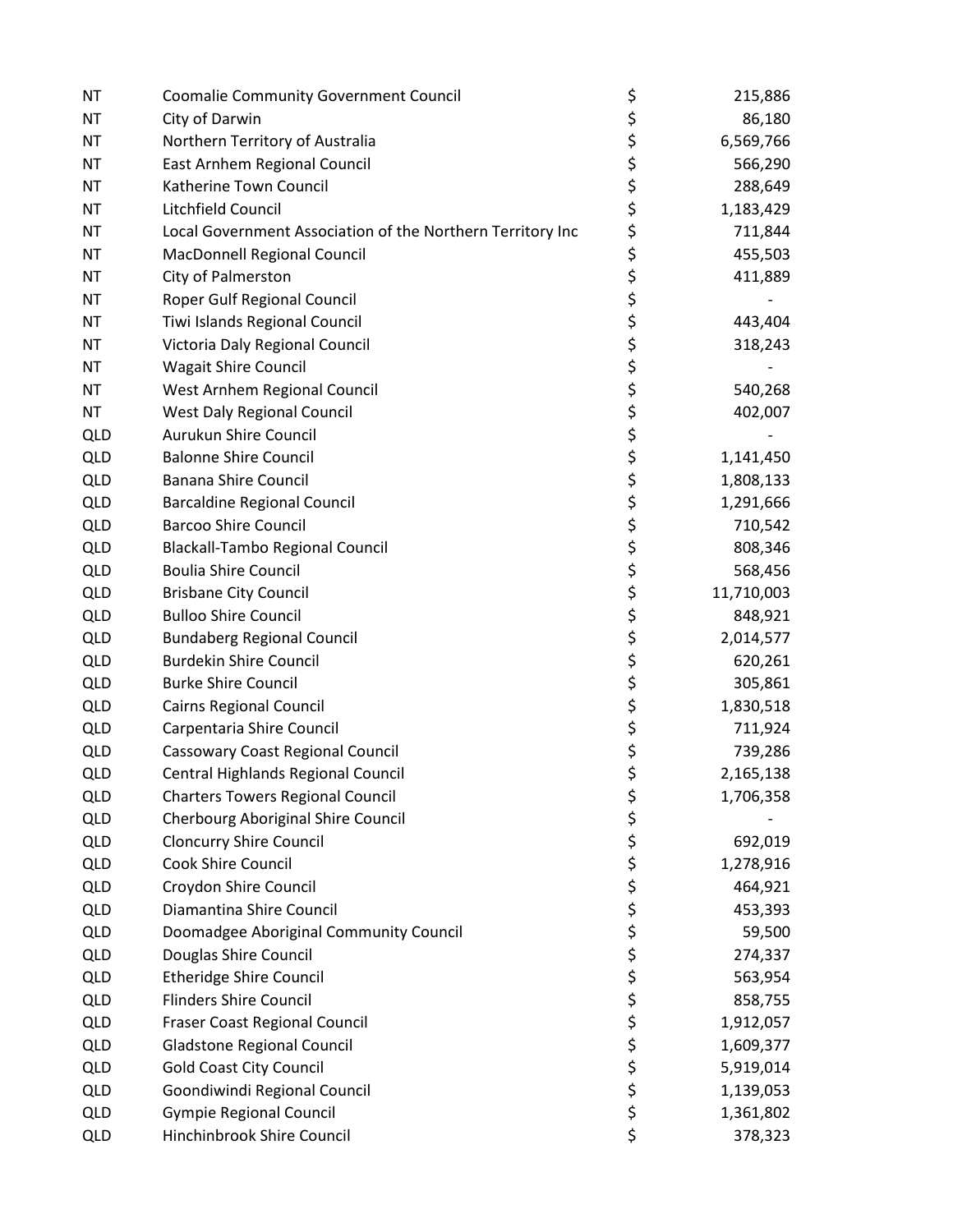| <b>QLD</b> | Hope Vale Aboriginal Shire Council           | \$        | 63,728    |
|------------|----------------------------------------------|-----------|-----------|
| <b>QLD</b> | Ipswich City Council                         | \$        | 2,327,860 |
| <b>QLD</b> | <b>Isaac Regional Council</b>                | \$        | 1,546,389 |
| <b>QLD</b> | Kowanyama Aboriginal Shire Council           | ひゃくさい ひゃく | 157,431   |
| QLD        | Livingstone Shire Council                    |           | 906,477   |
| <b>QLD</b> | Lockhart River Aboriginal Shire Council      |           | 80,743    |
| <b>QLD</b> | Lockyer Valley Regional Council              |           | 927,079   |
| QLD        | Logan City Council                           |           | 3,487,130 |
| <b>QLD</b> | Longreach Regional Council                   |           | 1,196,175 |
| <b>QLD</b> | <b>Mackay Regional Council</b>               |           | 1,956,590 |
| <b>QLD</b> | Mapoon Aboriginal Council                    |           | 14,439    |
| QLD        | Maranoa Regional Council                     |           | 2,576,007 |
| <b>QLD</b> | Mareeba Shire Council                        |           | 1,149,665 |
| <b>QLD</b> | <b>Mckinlay Shire Council</b>                | \$<br>\$  | 700,484   |
| <b>QLD</b> | Moreton Bay Regional Council                 |           | 5,003,061 |
| <b>QLD</b> | Mornington Shire Council                     |           | 76,418    |
| <b>QLD</b> | Mount Isa City Council                       | \$\$\$    | 1,009,519 |
| <b>QLD</b> | Murweh Shire Council                         |           | 1,216,089 |
| <b>QLD</b> | Napranum Aboriginal Shire Council            | \$\$\$    | 44,567    |
| <b>QLD</b> | Noosa Shire Council                          |           | 790,346   |
| <b>QLD</b> | North Burnett Regional Council               | ややみやす     | 1,851,438 |
| <b>QLD</b> | Northern Peninsula Area Regional Council     |           | 177,442   |
| <b>QLD</b> | Palm Island Aboriginal Council               |           | 36,368    |
| <b>QLD</b> | Paroo Shire Council                          |           | 973,400   |
| <b>QLD</b> | Pormpuraaw Aboriginal Shire Council          |           | 246,944   |
| <b>QLD</b> | Quilpie Shire Council                        |           | 891,657   |
| <b>QLD</b> | <b>Redland City Council</b>                  |           | 1,692,120 |
| <b>QLD</b> | <b>Richmond Shire Council</b>                |           | 557,208   |
| <b>QLD</b> | Rockhampton Regional Council                 | \$\$\$\$  | 1,483,455 |
| <b>QLD</b> | Scenic Rim Regional Council                  |           | 1,089,053 |
| <b>QLD</b> | Somerset Regional Council                    |           | 987,796   |
| <b>QLD</b> | South Burnett Regional Council               | \$        | 1,644,465 |
| <b>QLD</b> | Southern Downs Regional Council              | \$        | 1,577,341 |
| <b>QLD</b> | Sunshine Coast Regional Council              | \$        | 3,653,767 |
| <b>QLD</b> | <b>Tablelands Regional Council</b>           | \$<br>\$  | 979,647   |
| <b>QLD</b> | Toowoomba Regional Council                   |           | 4,092,300 |
| <b>QLD</b> | <b>Torres Shire Council</b>                  | \$<br>\$  | 156,288   |
| <b>QLD</b> | <b>Torres Strait Island Regional Council</b> |           | 35,392    |
| <b>QLD</b> | Townsville City Council                      | \$        | 2,230,838 |
| <b>QLD</b> | Western Downs Regional Council               | \$<br>\$  | 3,465,660 |
| <b>QLD</b> | Whitsunday Regional Council                  |           | 1,050,537 |
| <b>QLD</b> | <b>Winton Shire Council</b>                  | \$<br>\$  | 1,066,785 |
| <b>QLD</b> | Woorabinda Aboriginal Council                |           | 31,555    |
| <b>QLD</b> | Wujal Wujal Aboriginal Council               | \$<br>\$  | 9,956     |
| <b>QLD</b> | Yarrabah Aboriginal Shire Council            |           | 45,250    |
| SA         | The Corporation of the City of Adelaide      | \$        | 255,433   |
| SA         | Adelaide Hills Council                       | \$        | 699,320   |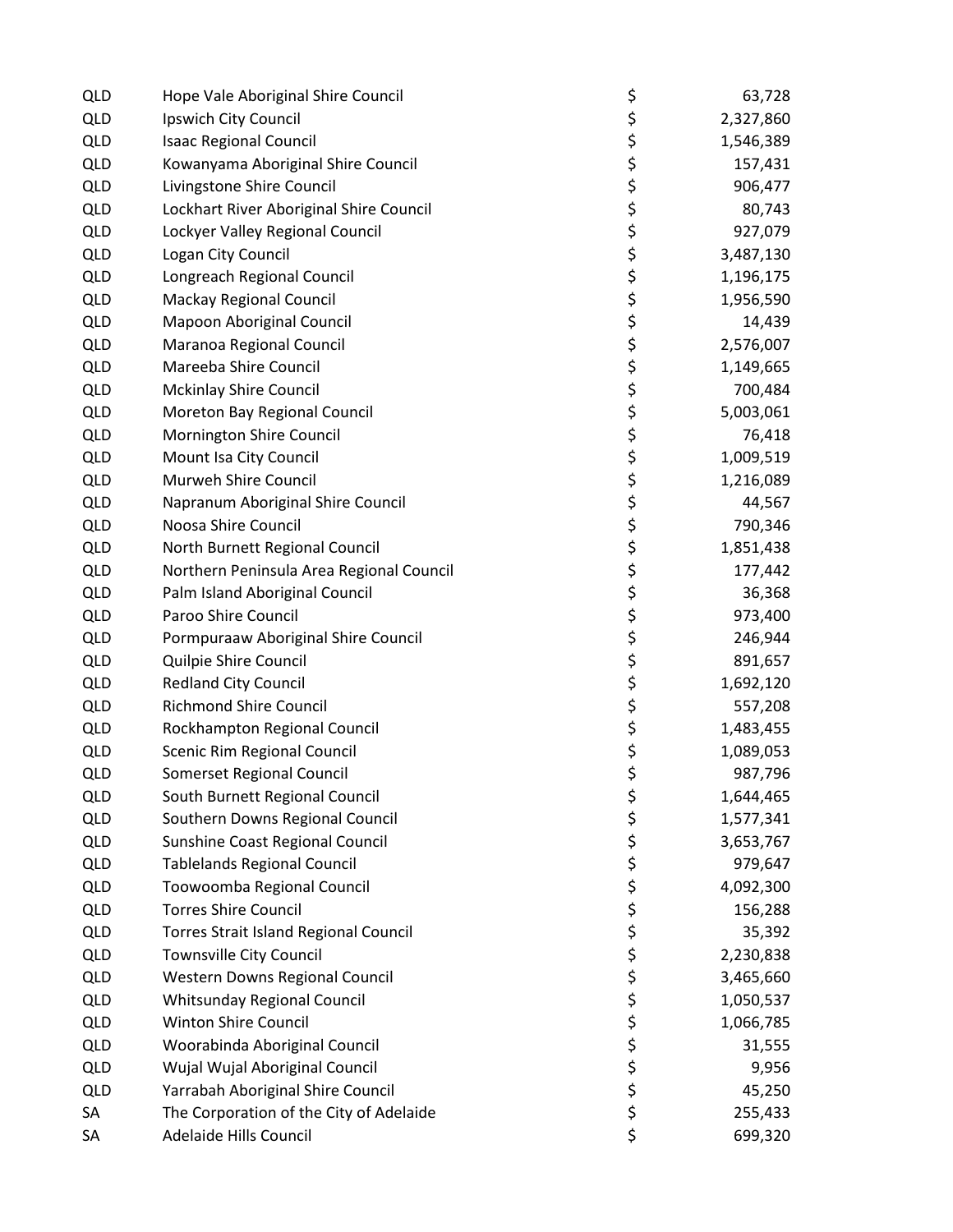| SA | <b>Adelaide Plains Council</b>                          | \$       | 263,364   |
|----|---------------------------------------------------------|----------|-----------|
| SA | Alexandrina Council                                     | \$       | 603,825   |
| SА | Anangu Pitjantjatjara Inc                               | \$       | 152,342   |
| SA | The Barossa Council                                     | \$       | 483,013   |
| SА | Barunga West Council                                    | \$       | 197,023   |
| SA | Berri Barmera Council                                   | \$       | 217,660   |
| SA | City of Burnside                                        | \$<br>\$ | 485,124   |
| SA | Corporation of the City of Campbelltown                 |          | 536,765   |
| SA | <b>District Council of Ceduna</b>                       | \$<br>\$ | 447,312   |
| SA | City of Charles Sturt                                   |          | 1,215,182 |
| SA | Clare & Gilbert Valleys Council                         | \$<br>\$ | 395,180   |
| SA | <b>District Council of Cleve</b>                        |          | 401,192   |
| SA | District Council of Coober Pedy                         | \$       | 46,990    |
| SA | <b>Coorong District Council</b>                         | \$\$\$\$ | 669,718   |
| SA | <b>Copper Coast Council</b>                             |          | 330,104   |
| SA | <b>District Council of Elliston</b>                     |          | 416,546   |
| SA | The Flinders Ranges Council                             |          | 304,262   |
| SА | District Council of Franklin Harbour                    | \$<br>\$ | 221,461   |
| SA | Town of Gawler                                          |          | 323,466   |
| SA | <b>Gerard Community Council Aboriginal Corporation</b>  | \$       |           |
| SA | <b>Regional Council of Goyder</b>                       | \$       | 685,139   |
| SA | <b>District Council of Grant</b>                        | \$       | 341,355   |
| SA | City of Holdfast Bay                                    | \$       | 372,852   |
| SА | Kangaroo Island Council                                 | \$       | 405,712   |
| SA | District Council of Karoonda East Murray                | \$       | 345,448   |
| SA | District Council of Kimba                               | \$       | 306,917   |
| SA | Kingston District Council                               | \$       | 258,264   |
| SA | Light Regional Council                                  | \$       | 423,823   |
| SA | District Council of Lower Eyre Peninsula                | \$       | 426,199   |
| SА | District Council of Loxton Waikerie                     | \$       | 743,520   |
| SA | Maralinga Tjarutja                                      | \$       | 54,504    |
| SA | Corporation of the City of Marion                       | \$       | 975,658   |
| SA | Mid Murray Council                                      | \$       | 663,651   |
| SА | City of Mitcham                                         | \$       | 765,707   |
| SA | Mount Barker District Council                           | \$       | 594,256   |
| SA | City of Mount Gambier                                   | \$       | 404,900   |
| SA | <b>District Council of Mount Remarkable</b>             | \$<br>\$ | 371,770   |
| SA | Rural City of Murray Bridge                             |          | 423,032   |
| SА | Naracoorte Lucindale Council                            | \$       | 491,623   |
| SA | Nipapanha Community Aboriginal Corporation              | \$<br>\$ |           |
| SA | Northern Areas Council                                  |          | 407,754   |
| SA | Corporation of the City of Norwood Payneham & St Peters |          | 362,298   |
| SA | City of Onkaparinga                                     | \$\$\$   | 2,381,390 |
| SA | District Council of Orroroo Carrieton                   |          | 259,503   |
| SA | District Council of Peterborough                        | \$       | 248,121   |
| SA | City of Playford                                        | \$       | 1,312,743 |
| SA | City of Port Adelaide Enfield                           | \$       | 1,370,170 |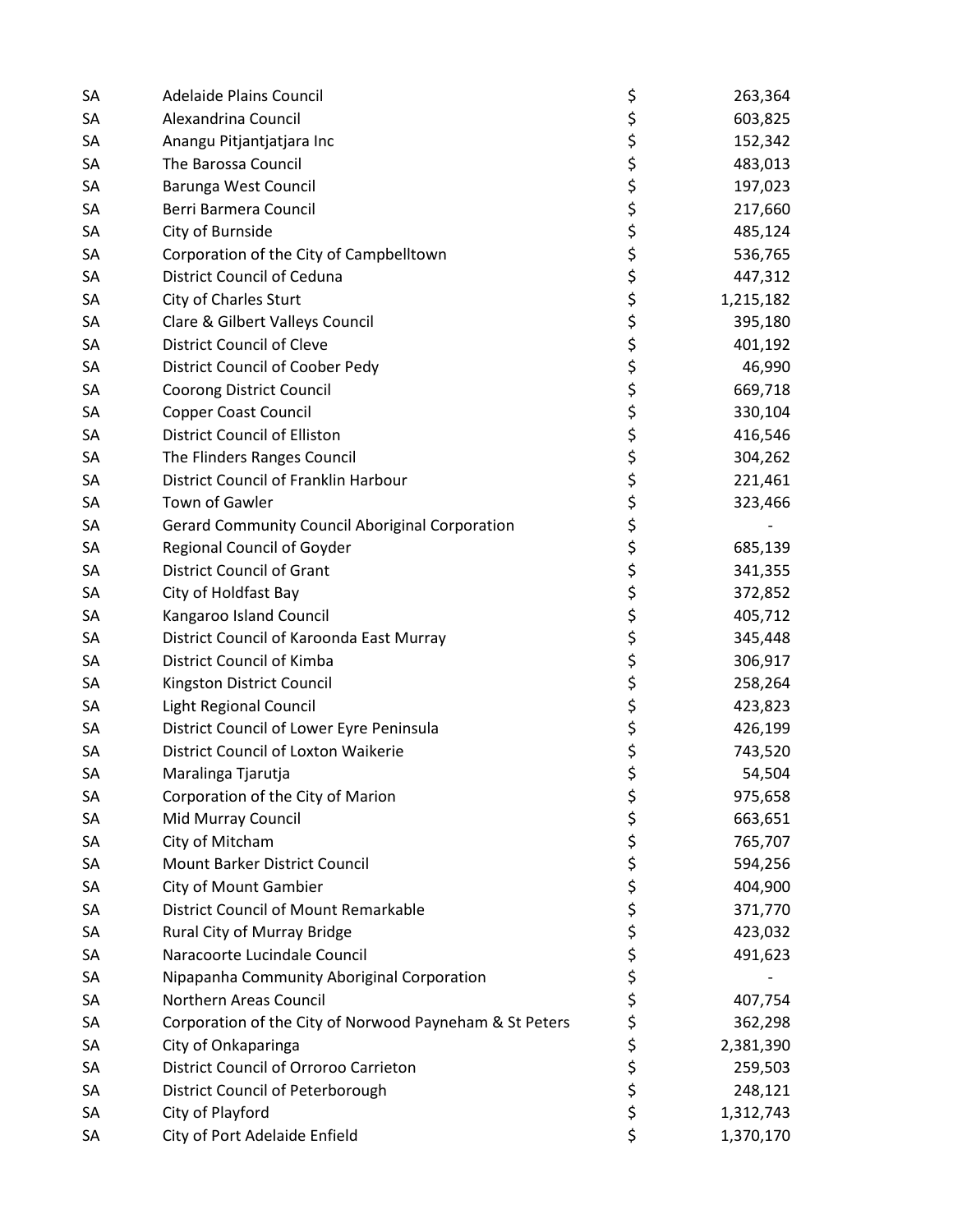| SА         | Corporation of the City of Port Augusta             | \$       | 286,925   |
|------------|-----------------------------------------------------|----------|-----------|
| SA         | City of Port Lincoln                                | \$       | 224,101   |
| SA         | Port Pirie Regional Council                         | \$       | 473,636   |
| SА         | City of Prospect                                    | \$       | 204,085   |
| SА         | Renmark Paringa Council                             | \$       | 225,396   |
| SА         | <b>District Council of Robe</b>                     | \$       | 109,172   |
| SA         | Municipal Council of Roxby Downs                    | \$       | 59,675    |
| SA         | City of Salisbury                                   | \$       | 1,601,751 |
| SA         | South Australian Local Government Grants Commission | \$       | 6,075,000 |
| SA         | Southern Mallee District Council                    | \$       | 407,181   |
| SА         | District Council of Streaky Bay                     |          | 469,613   |
| SA         | <b>Tatiara District Council</b>                     | \$<br>\$ | 566,754   |
| SA         | Corporation of the City of Tea Tree Gully           | \$       | 1,131,656 |
| SA         | SA, Department for Infrastructure and Transport     |          | 4,398,340 |
| SA         | District Council of Tumby Bay                       |          | 266,649   |
| SA         | Corporation of the City of Unley                    |          | 380,577   |
| SA         | City of Victor Harbor                               | ちゃくら     | 273,645   |
| SА         | <b>Wakefield Regional Council</b>                   |          | 537,048   |
| SA         | Corporation of the Town of Walkerville              | \$<br>\$ | 78,846    |
| SA         | <b>Wattle Range Council</b>                         |          | 547,203   |
| SA         | <b>City of West Torrens</b>                         | \$       | 617,419   |
| SA         | Corporation of the City of Whyalla                  | \$       | 385,572   |
| SА         | Wudinna District Council                            | \$       | 402,624   |
| SA         | Yalata Anangu Aboriginal Corporation                | \$       | 43,882    |
| SA         | District Council of Yankalilla                      | \$       | 163,274   |
| SA         | Yorke Peninsula Council                             | \$       | 821,819   |
| <b>TAS</b> | <b>Break O'day Council</b>                          | \$       | 647,406   |
| <b>TAS</b> | <b>Brighton Council</b>                             | \$       | 249,567   |
| <b>TAS</b> | <b>Burnie City Council</b>                          | \$       | 484,186   |
| <b>TAS</b> | <b>Central Coast Council</b>                        | \$       | 771,586   |
| <b>TAS</b> | Central Highlands Council                           | \$       | 589,128   |
| <b>TAS</b> | Circular Head Council                               | \$       | 803,241   |
| <b>TAS</b> | <b>Clarence City Council</b>                        | \$       | 649,937   |
| <b>TAS</b> | Derwent Valley Council                              | \$       | 378,807   |
| <b>TAS</b> | Devonport City Council                              | \$       | 506,733   |
| <b>TAS</b> | Dorset Council                                      | \$       | 751,168   |
| <b>TAS</b> | <b>Flinders Council</b>                             | \$       | 298,905   |
| <b>TAS</b> | George Town Council                                 |          | 333,105   |
| <b>TAS</b> | <b>Glamorgan Spring Bay Council</b>                 | ややや やや   | 401,087   |
| <b>TAS</b> | <b>Glenorchy City Council</b>                       |          | 578,903   |
| <b>TAS</b> | <b>Hobart City Council</b>                          |          | 685,131   |
| <b>TAS</b> | Huon Valley Council                                 |          | 664,685   |
| <b>TAS</b> | Kentish Council                                     |          | 467,855   |
| <b>TAS</b> | King Island Council                                 | \$       | 414,531   |
| <b>TAS</b> | Kingborough Council                                 | \$<br>\$ | 596,102   |
| <b>TAS</b> | Latrobe Council                                     |          | 311,061   |
| <b>TAS</b> | Launceston City Council                             | \$       | 1,206,930 |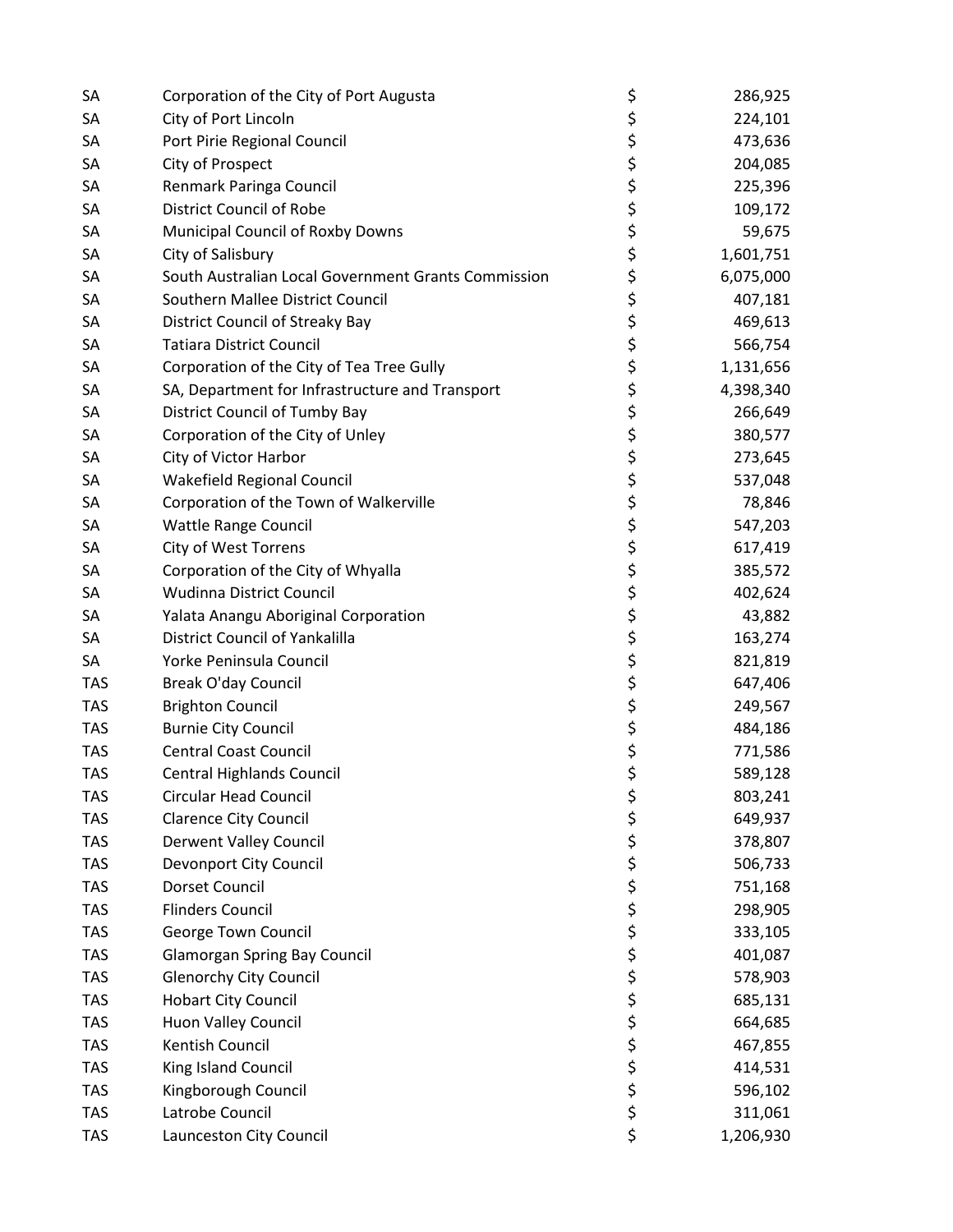| <b>TAS</b> | <b>Meander Valley Council</b>                     | \$       | 874,333   |
|------------|---------------------------------------------------|----------|-----------|
| <b>TAS</b> | Northern Midlands Council                         | \$       | 960,937   |
| <b>TAS</b> | Sorell Council                                    | \$       | 387,296   |
| <b>TAS</b> | Southern Midlands Council                         |          | 665,531   |
| <b>TAS</b> | <b>Tasman Council</b>                             | ちゃくち     | 208,283   |
| <b>TAS</b> | Waratah/Wynyard Council                           |          | 564,684   |
| <b>TAS</b> | <b>West Coast Council</b>                         |          | 304,282   |
| <b>TAS</b> | <b>West Tamar Council</b>                         |          | 519,602   |
| <b>VIC</b> | Alpine Shire                                      | \$<br>\$ | 710,300   |
| <b>VIC</b> | <b>Ararat Rural City Council</b>                  |          | 1,065,219 |
| <b>VIC</b> | <b>Ballarat City Council</b>                      |          | 1,532,905 |
| <b>VIC</b> | <b>Banyule City Council</b>                       |          | 617,878   |
| <b>VIC</b> | <b>Bass Coast Shire Council</b>                   |          | 923,666   |
| <b>VIC</b> | <b>Baw Baw Shire Council</b>                      |          | 1,795,027 |
| <b>VIC</b> | <b>Bayside City Council</b>                       |          | 370,932   |
| <b>VIC</b> | <b>Benalla Rural City Council</b>                 |          | 975,055   |
| <b>VIC</b> | City of Boroondara                                | やややみ ややや | 593,811   |
| <b>VIC</b> | <b>Brimbank City Council</b>                      |          | 1,132,617 |
| <b>VIC</b> | <b>Buloke Shire Council</b>                       |          | 1,599,763 |
| <b>VIC</b> | <b>Campaspe Shire Council</b>                     | \$       | 2,622,795 |
| <b>VIC</b> | Cardinia Shire Council                            | \$       | 1,691,139 |
| <b>VIC</b> | Casey City Council                                | \$       | 1,633,695 |
| <b>VIC</b> | Central Goldfields Shire Council                  | ちゃくち     | 789,546   |
| <b>VIC</b> | Colac Otway Shire                                 |          | 1,703,200 |
| <b>VIC</b> | Corangamite Shire Council                         |          | 2,285,555 |
| <b>VIC</b> | City of Darebin                                   |          | 581,561   |
| <b>VIC</b> | <b>East Gippsland Shire Council</b>               |          | 2,994,961 |
| <b>VIC</b> | <b>Frankston City Council</b>                     | \$       | 743,911   |
| <b>VIC</b> | Department of Environment, Land, Water & Planning | \$       | 54,284    |
| <b>VIC</b> | Gannawarra Shire Council                          | \$       | 1,317,955 |
| <b>VIC</b> | City of Glen Eira                                 | \$       | 423,694   |
| <b>VIC</b> | <b>Glenelg Shire Council</b>                      | \$       | 2,273,611 |
| <b>VIC</b> | <b>Golden Plains Shire Council</b>                | \$       | 1,333,655 |
| <b>VIC</b> | <b>Greater Bendigo City Council</b>               | \$       | 2,245,916 |
| <b>VIC</b> | <b>City of Greater Dandenong</b>                  | やややさ やや  | 1,017,807 |
| <b>VIC</b> | <b>City of Greater Geelong</b>                    |          | 2,183,504 |
| <b>VIC</b> | <b>Greater Shepparton City Council</b>            |          | 2,033,496 |
| <b>VIC</b> | <b>Hepburn Shire Council</b>                      |          | 968,830   |
| <b>VIC</b> | Hindmarsh Shire Council                           |          | 1,080,798 |
| <b>VIC</b> | Hobsons Bay City Council                          |          | 477,167   |
| <b>VIC</b> | Horsham Rural City Council                        |          | 1,428,396 |
| <b>VIC</b> | Hume City Council                                 | \$<br>\$ | 1,618,480 |
| <b>VIC</b> | Indigo Shire Council                              |          | 1,068,549 |
| <b>VIC</b> | Kingston City Council                             | \$<br>\$ | 817,982   |
| <b>VIC</b> | City of Knox                                      |          | 732,902   |
| <b>VIC</b> | Latrobe City Council                              | \$       | 1,700,085 |
| <b>VIC</b> | Loddon Shire Council                              | \$       | 2,387,726 |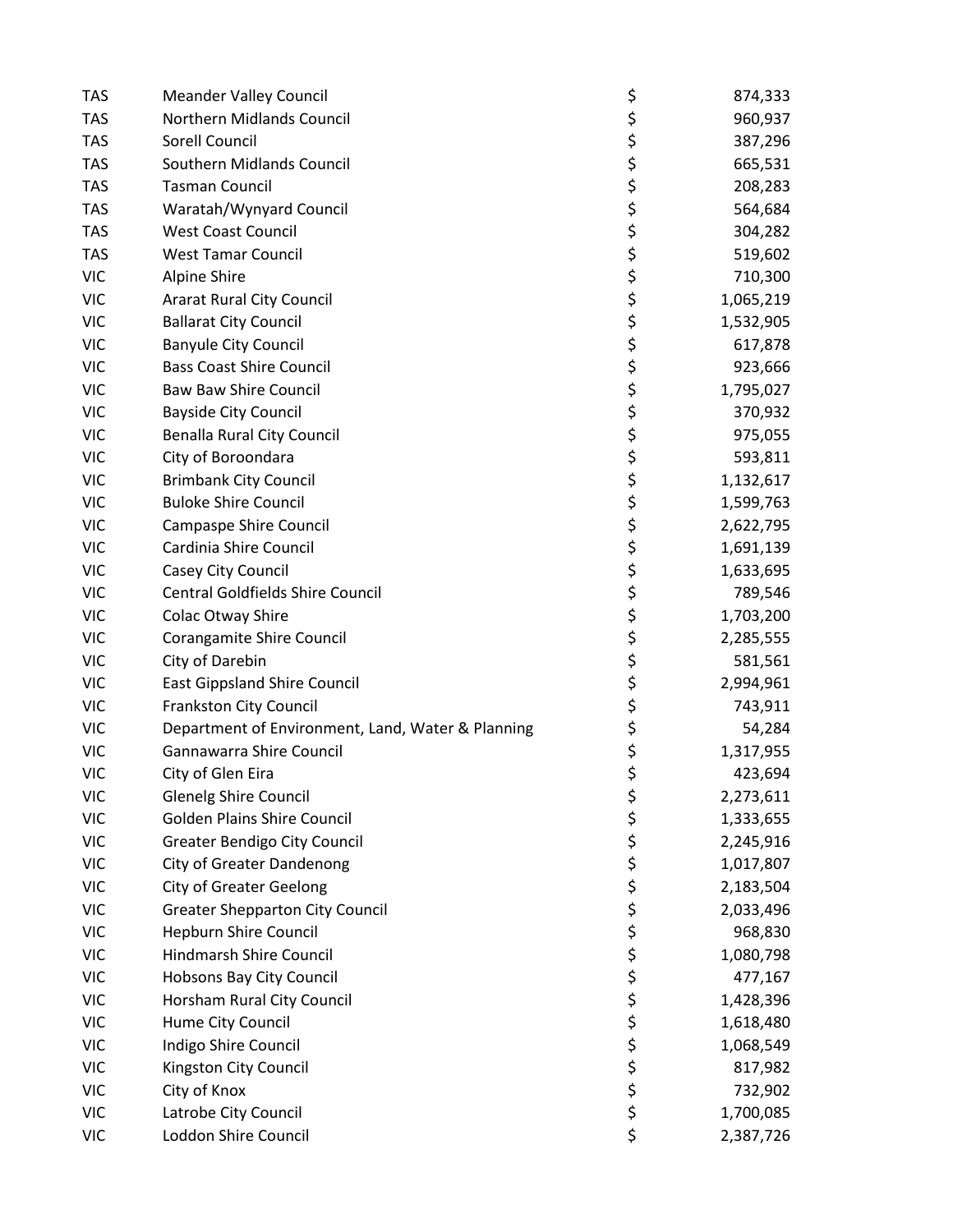| <b>VIC</b> | Macedon Ranges Shire Council               | \$         | 1,441,216 |
|------------|--------------------------------------------|------------|-----------|
| <b>VIC</b> | Manningham City Council                    |            | 536,402   |
| <b>VIC</b> | <b>Mansfield Shire Council</b>             | \$<br>\$   | 591,593   |
| <b>VIC</b> | <b>City of Maribyrnong</b>                 |            | 357,936   |
| <b>VIC</b> | Maroondah City Council                     |            | 495,266   |
| <b>VIC</b> | Melbourne City Council (City of Melbourne) | ややみ ややや やや | 468,698   |
| <b>VIC</b> | <b>Melton City Council</b>                 |            | 1,260,918 |
| <b>VIC</b> | Mildura Rural City Council                 |            | 2,704,817 |
| <b>VIC</b> | <b>Mitchell Shire Council</b>              |            | 1,174,256 |
| <b>VIC</b> | Moira Shire Council                        |            | 2,544,893 |
| <b>VIC</b> | Monash City Council                        |            | 806,518   |
| <b>VIC</b> | Moonee Valley City Council                 |            | 460,051   |
| <b>VIC</b> | <b>Moorabool Shire Council</b>             | \$         | 1,281,703 |
| <b>VIC</b> | <b>Moreland City Council</b>               |            | 608,790   |
| <b>VIC</b> | Mornington Peninsula Shire Council         |            | 1,609,639 |
| <b>VIC</b> | Mount Alexander Shire Council              |            | 1,082,212 |
| <b>VIC</b> | Shire of Moyne                             | \$\$\$\$   | 2,717,903 |
| <b>VIC</b> | Murrindindi Shire Council                  |            | 1,083,272 |
| <b>VIC</b> | Nillumbik Shire Council                    |            | 739,151   |
| <b>VIC</b> | Northern Grampians Shire Council           |            | 1,857,984 |
| <b>VIC</b> | City of Port Phillip                       |            | 277,686   |
| <b>VIC</b> | <b>Pyrenees Shire Council</b>              | ぐうさ こうさ    | 1,394,921 |
| <b>VIC</b> | Borough of Queenscliffe                    |            |           |
| <b>VIC</b> | South Gippsland Shire Council              |            | 2,384,531 |
| <b>VIC</b> | Southern Grampians Shire Council           |            | 1,985,254 |
| <b>VIC</b> | <b>Stonnington City Council</b>            |            | 298,182   |
| <b>VIC</b> | Shire of Strathbogie                       | \$<br>\$   | 1,439,568 |
| <b>VIC</b> | <b>Surf Coast Shire</b>                    |            | 1,051,060 |
| <b>VIC</b> | Swan Hill Rural City Council               | \$\$\$     | 1,434,158 |
| <b>VIC</b> | Shire of Towong                            |            | 1,166,232 |
| <b>VIC</b> | Wangaratta Rural City Council              | \$         | 1,554,045 |
| <b>VIC</b> | <b>Warrnambool City Council</b>            | \$         | 425,024   |
| <b>VIC</b> | <b>Wellington Shire Council</b>            |            | 3,156,576 |
| <b>VIC</b> | West Wimmera Shire Council                 | \$<br>\$   | 1,528,011 |
| <b>VIC</b> | Whitehorse City Council                    |            | 671,440   |
| <b>VIC</b> | City of Whittlesea                         |            | 1,417,408 |
| <b>VIC</b> | Wodonga City Council                       |            | 541,081   |
| <b>VIC</b> | Wyndham City Council                       |            | 1,501,801 |
| <b>VIC</b> | Yarra City Council                         |            | 259,126   |
| <b>VIC</b> | Yarra Ranges Shire Council                 | やややや ややや   | 2,146,363 |
| <b>VIC</b> | Yarriambiack Shire Council                 |            | 1,322,974 |
| <b>WA</b>  | City of Albany                             |            | 1,159,605 |
| <b>WA</b>  | City of Armadale                           |            | 916,632   |
| WA         | Shire of Ashburton                         | \$         | 736,345   |
| WA         | Shire of Augusta Margaret River            | \$<br>\$   | 649,022   |
| WA         | Town of Bassendean                         |            | 138,960   |
| WA         | City of Bayswater                          | \$         | 503,439   |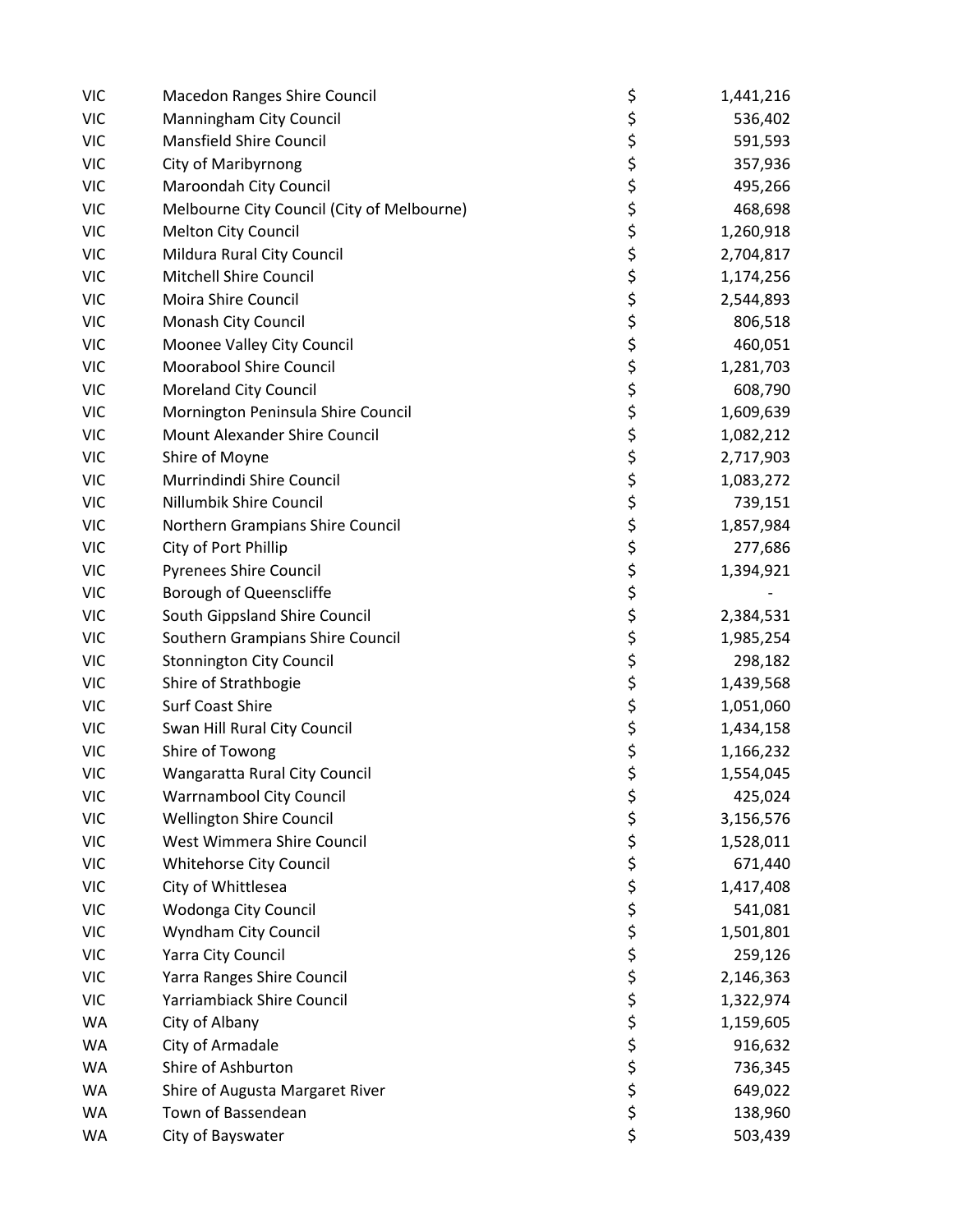| <b>WA</b> | City of Belmont                       | \$       | 346,934   |
|-----------|---------------------------------------|----------|-----------|
| <b>WA</b> | Shire of Beverley                     | \$       | 634,932   |
| <b>WA</b> | Shire of Boddington                   | \$       | 133,779   |
| <b>WA</b> | Shire of Boyup Brook                  | \$       | 420,714   |
| <b>WA</b> | Shire of Bridgetown Greenbushes       | \$       | 423,704   |
| <b>WA</b> | Shire of Brookton                     | \$       | 218,633   |
| WA        | Shire of Broome                       |          | 576,120   |
| WA        | Shire of Broomehill-Tambellup         | \$<br>\$ | 404,145   |
| <b>WA</b> | Shire of Bruce Rock                   | \$       | 489,485   |
| <b>WA</b> | City of Bunbury                       | \$       | 556,314   |
| <b>WA</b> | City of Busselton                     | \$       |           |
| WA        | Town of Cambridge                     | \$       | 244,987   |
| WA        | City of Canning                       | \$       | 846,221   |
| <b>WA</b> | Shire of Capel                        | \$       | 392,577   |
| <b>WA</b> | Shire of Carnamah                     | \$       | 253,602   |
| <b>WA</b> | Shire of Carnarvon                    | \$       | 807,225   |
| <b>WA</b> | Shire of Chapman Valley               | \$       | 328,620   |
| <b>WA</b> | Shire of Chittering                   | \$       | 295,792   |
| WA        | Shire of Christmas Island             |          | 300,704   |
| <b>WA</b> | <b>Town of Claremont</b>              | \$<br>\$ |           |
| <b>WA</b> | City of Cockburn                      | \$<br>\$ | 1,040,291 |
| <b>WA</b> | Cocos (Keeling) Islands Shire Council |          | 99,921    |
| <b>WA</b> | Shire of Collie                       | \$       | 302,437   |
| WA        | Shire of Coolgardie                   | \$       | 327,184   |
| WA        | Shire of Coorow                       | \$       | 351,247   |
| WA        | Shire of Corrigin                     | \$<br>\$ | 435,275   |
| WA        | Town of Cottesloe                     |          | 66,950    |
| <b>WA</b> | Shire of Cranbrook                    | \$       | 404,652   |
| <b>WA</b> | Shire of Cuballing                    | \$       | 210,951   |
| <b>WA</b> | Shire of Cue                          | \$       | 303,483   |
| <b>WA</b> | Shire of Cunderdin                    | \$       | 329,674   |
| <b>WA</b> | Shire of Dalwallinu                   | \$       | 723,094   |
| <b>WA</b> | Shire of Dandaragan                   | \$       | 554,113   |
| WA        | Shire of Dardanup                     | \$       | 316,017   |
| WA        | Shire of Denmark                      | \$       | 313,120   |
| <b>WA</b> | Shire of Derby West Kimberley         | \$       | 705,014   |
| WA        | Shire of Donnybrook Balingup          | \$       | 423,437   |
| WA        | Shire of Dowerin                      | \$       | 346,929   |
| <b>WA</b> | Shire of Dumbleyung                   | \$       | 391,805   |
| WA        | Shire of Dundas                       | \$       | 251,060   |
| WA        | Town of East Fremantle                | \$       |           |
| WA        | Shire of East Pilbara                 | \$       | 1,159,682 |
| WA        | Shire of Esperance                    | \$       | 1,824,122 |
| WA        | Shire of Exmouth                      | \$       | 267,432   |
| WA        | City of Fremantle                     | \$       | 257,085   |
| WA        | Shire of Gingin                       | \$       | 811,696   |
| WA        | Shire of Gnowangerup                  | \$       | 392,891   |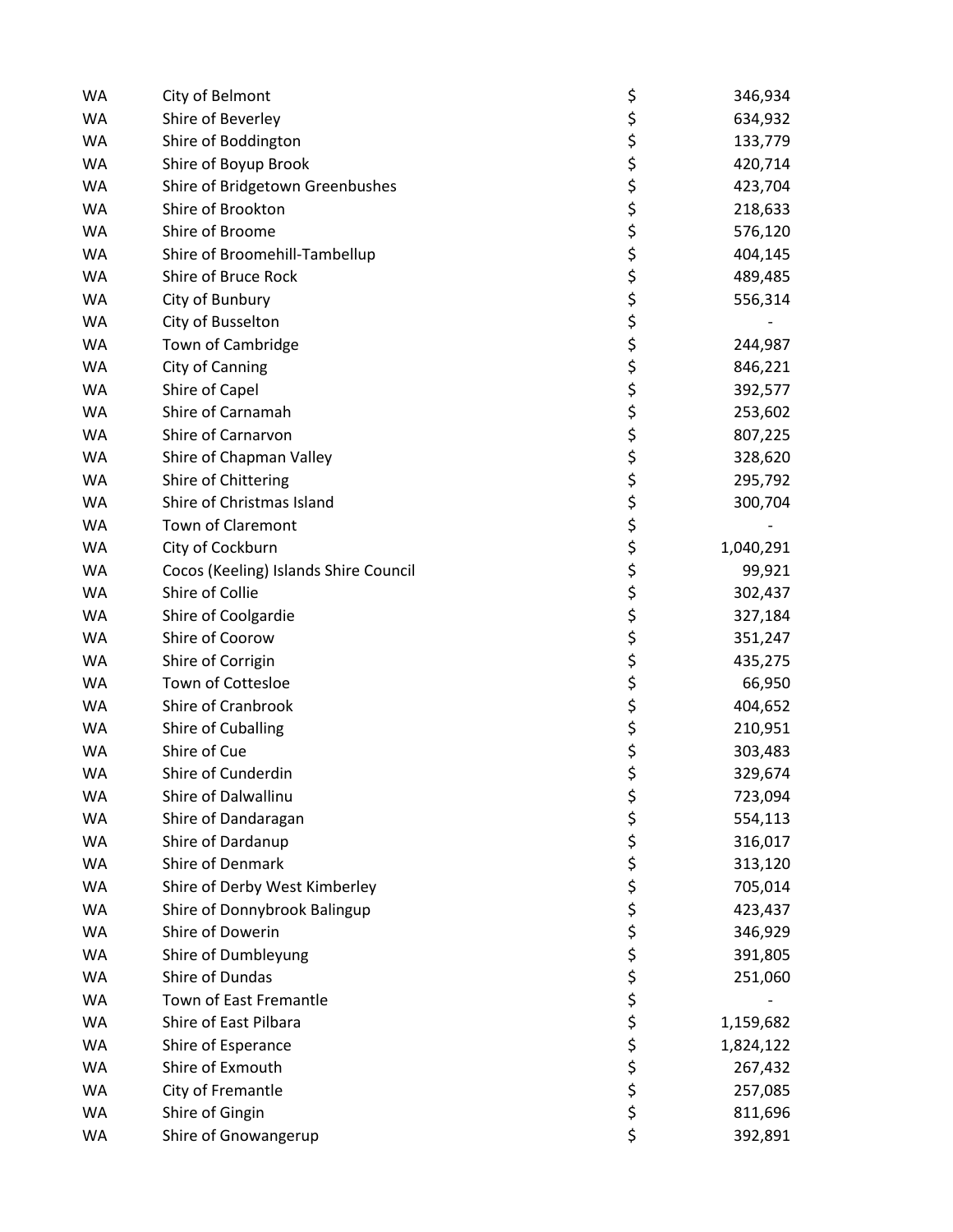| <b>WA</b> | Shire of Goomalling        | \$               | 234,244   |
|-----------|----------------------------|------------------|-----------|
| <b>WA</b> | City of Gosnells           | \$               | 1,060,583 |
| WA        | City of Greater Geraldton  | \$               | 1,286,436 |
| <b>WA</b> | Shire of Halls Creek       |                  | 501,001   |
| <b>WA</b> | Shire of Harvey            | ちゃくち             | 631,939   |
| <b>WA</b> | Shire of Irwin             |                  | 214,117   |
| <b>WA</b> | Shire of Jerramungup       |                  | 400,523   |
| WA        | City of Joondalup          |                  | 1,403,039 |
| <b>WA</b> | City of Kalamunda          |                  | 914,265   |
| <b>WA</b> | City of Kalgoorlie-Boulder |                  | 1,012,009 |
| <b>WA</b> | City of Karratha           |                  | 567,363   |
| <b>WA</b> | Shire of Katanning         |                  | 314,995   |
| <b>WA</b> | Shire of Kellerberrin      |                  | 365,020   |
| <b>WA</b> | Shire of Kent              |                  | 464,737   |
| <b>WA</b> | Shire of Kojonup           |                  | 432,594   |
| <b>WA</b> | Shire of Kondinin          |                  | 506,417   |
| <b>WA</b> | Shire of Koorda            |                  | 402,890   |
| <b>WA</b> | Shire of Kulin             |                  | 534,904   |
| <b>WA</b> | City of Kwinana            |                  | 497,903   |
| <b>WA</b> | Shire of Lake Grace        | ひゃくそう ひゃくしょう ひゃく | 823,753   |
| <b>WA</b> | Shire of Laverton          |                  |           |
| WA        | Shire of Leonora           | \$               | 403,598   |
| <b>WA</b> | City of Mandurah           |                  | 840,708   |
| <b>WA</b> | Shire of Manjimup          | ちゃちょ             | 876,171   |
| <b>WA</b> | Shire of Meekatharra       |                  | 785,619   |
| <b>WA</b> | City of Melville           |                  | 707,402   |
| <b>WA</b> | Shire of Menzies           |                  | 548,628   |
| <b>WA</b> | Shire of Merredin          |                  | 536,919   |
| <b>WA</b> | Shire of Mingenew          | \$\$\$           | 206,086   |
| <b>WA</b> | Shire of Moora             |                  | 471,040   |
| <b>WA</b> | Shire of Morawa            | \$               | 362,110   |
| <b>WA</b> | Town of Mosman Park        | \$               | 55,201    |
| <b>WA</b> | Shire of Mount Magnet      | \$               | 204,557   |
| WA        | Shire of Mt Marshall       | \$               | 556,185   |
| <b>WA</b> | Shire of Mukinbudin        | ややみや やや          | 338,937   |
| <b>WA</b> | Shire of Mundaring         |                  | 2,956,267 |
| <b>WA</b> | Shire of Murchison         |                  | 565,630   |
| <b>WA</b> | Shire of Murray            |                  | 551,606   |
| <b>WA</b> | Shire of Nannup            |                  | 306,800   |
| <b>WA</b> | Shire of Narembeen         |                  | 510,025   |
| <b>WA</b> | Shire of Narrogin          |                  | 429,119   |
| <b>WA</b> | City of Nedlands           | \$<br>\$         | 184,603   |
| <b>WA</b> | Shire of Ngaanyatjarraku   |                  | 416,119   |
| <b>WA</b> | Shire of Northam           | \$<br>\$         | 504,589   |
| <b>WA</b> | Shire of Northampton       |                  | 453,484   |
| WA        | Shire of Nungarin          | \$               | 194,009   |
| WA        | Shire of Peppermint Grove  | \$               |           |